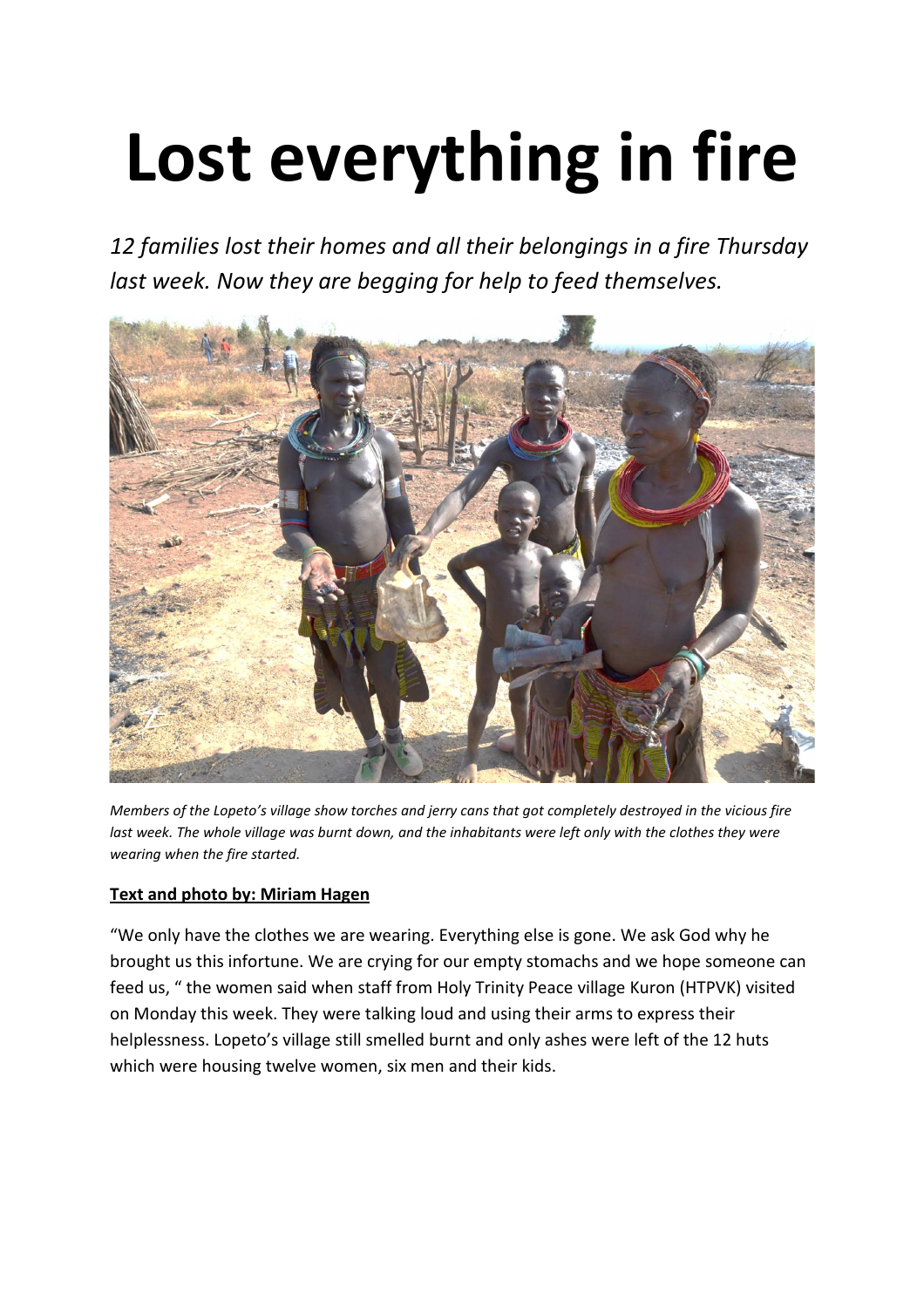

Apparently the fire started when someone was burning a tree in the mountain. The wind caught the fire and carried it to Lonio's village where two granaries were destroyed. The fire was then spread to Lopeto's village where nothing was left.

"We lost seven calves, and the chicken and goats also got lost. The Sorghum was burnt very

badly, but it is the only thing we have got left to feed ourselves. It tastes very bitter and our kids get diarrhoea from eating it," the women explained.



They showed pieces of plastic which used to be jerry cans, and the melted aluminium which used to be pots. Only the cover was left of their torches'. HTPVK decided to contribute to help the families who lost everything. On Tuesday they gave 14 blankets, jerry cans, besides plastic boxes that they had received from the UN. Unfortunately, HTPVK do not have enough food in stock, even for their own school children, so they request for anybody to come to assistance for these families in need. At this point the families only have burnt Sorghum and their cows are giving some milk, but not a lot since it is the dry season and the cows are not feeding very well.

The fire started around noon on

Thursday last week, so most of the inhabitants were out fetching water. The few people who remained in the village, fled for their lives. There was no loss of life or injuries. Sunday the men started to go around to the neighbouring areas to beg for any assistance.